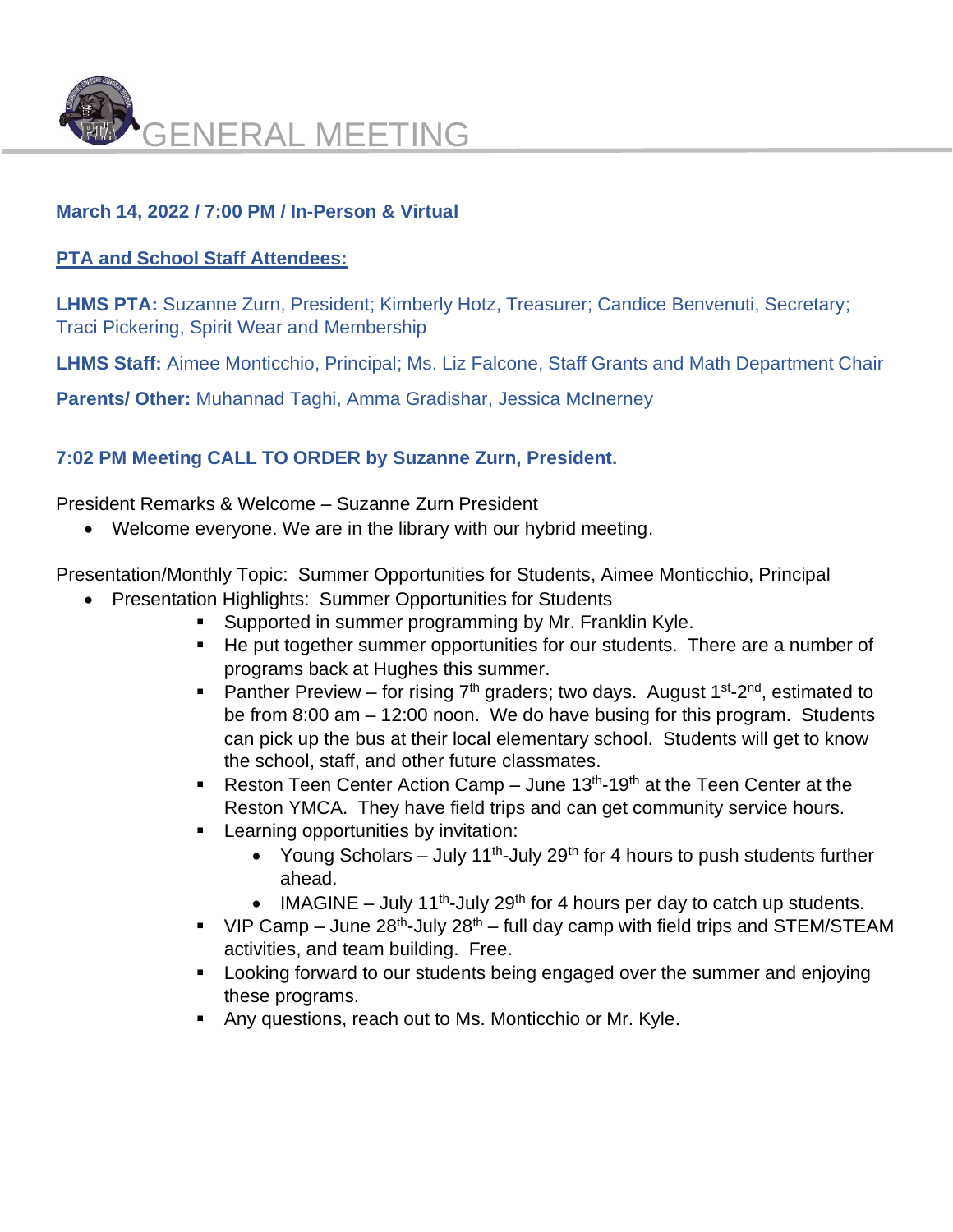February Meeting Minutes – Candice Benvenuti, PTA Secretary

- Presented the meeting minutes for approval; meeting minutes were also shared on screen.
- There was a motion to approve;  $2^{nd}$  to the motion.
- February meeting minutes were approved and will be posted to LHMS PTA website.

President's Report – Suzanne Zurn, PTA President

- We have a good turnout here in the library and in person. It's nice to see everyone. Shout out to our committee chairs. We have a few things coming up: Basketball Game, 8<sup>th</sup> Grade Party, and Teacher Appreciation Week. We have made a lot of progress together. We are very appreciative.
- Next month, we are looking to reach out to the elementary school PTA members to help them get familiar with us and encourage them to get involved with our PTA.
- E-mail: [president@lhmspta.com](mailto:president@lhmspta.com)

Principal's Report – Aimee Monticchio, LHMS Principal

- The federal grant money that we received coming out of the pandemic has been used for small group math support. We have begun boot camps.
- I send out a lot of specific information in the e-mailed newsletters. Please read those. It contains a lot of information.
- We have two computer online systems. One for literacy and one for numeracy. They expand into the high school level. From the results of that, we have begun boot camps that can happened during our connections period or in afterschool sessions. We are all hands on deck trying to get our students to the point that they feel comfortable and
- Coming soon to your inbox will be a free online opportunity for tutoring. They can link into tutors through Schoology. That should go live in April.
- This week is all about spirit. We are getting ready for our Basketball Game on Friday. Today, we celebrated Pi Day. Wednesday we are going to dress for success and our students are going to interview us around the building. Thursday is St. Patrick's Day, so we will be in green. Friday is all about Hughes and our community supporting our basketball players in the game. The games will be  $7<sup>th</sup>$  grade boys and girls, then  $8<sup>th</sup>$  grade boys and girls. 5:30 the games start. It should be wrapped up by 8:00 p.m.

Treasurer's Report – Kim Hotz, PTA Treasurer

- We have done really well with the Skate Nights.
- Total income  $= $2,182.51$
- Expenses \$200.00
- Net  $Income = $1.982.51$
- Total Income  $YTD = $2.365.40$
- Skate Night  $= $823.30$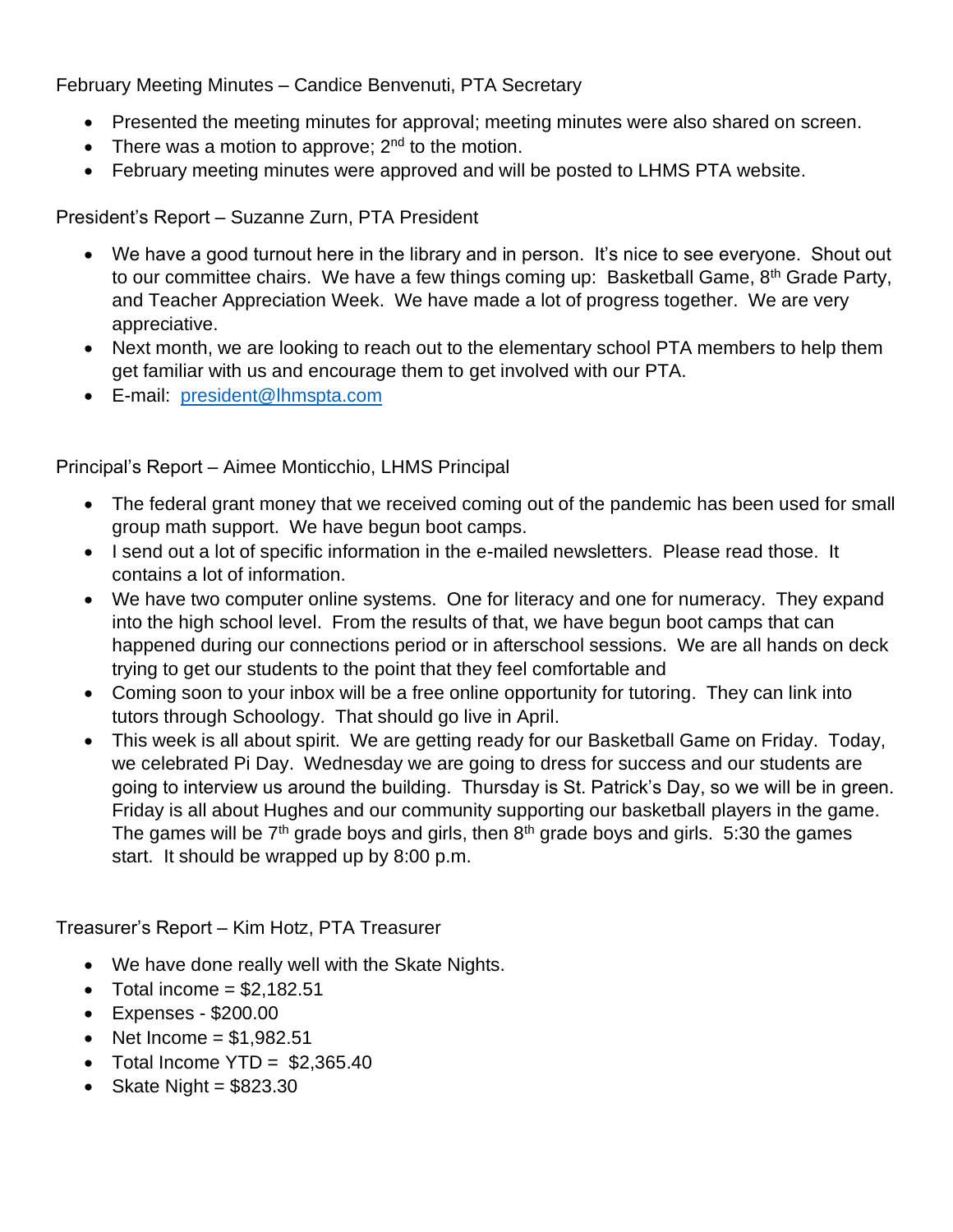Spirit Wear/ Membership – Traci Pickering

• This Friday is our basketball game. Friday at lunch only, we are selling pom poms. These will be on sale at the game too. We will have our spirit wear on sale at the game.

## New Items for Business

- Staff Mini-Grant Applications Liz Falcone
	- We received an application from Jeanette Thomas, one of our  $7<sup>th</sup>$  grade Science teachers. She has requested \$100 to purchase a composting bin. She wants to bring together The bin will be used to support joint projects including instruction in the environmental science 7<sup>th</sup> grade program; the Langston Hughes Environmental Society (after school club); and a Girls Scout Gold Project.
	- We technically exhausted our staff mini-grant funds. We have one that we did for \$250 for the Panther Pride cards, but because we have had so many donations, we have not had that one come for reimbursement. Given how far into the year we are, we could use the funds from that one and use it for this. If they submit a request for reimbursement, they are entitled to one. The other thing we can do is reallocate \$100 somewhere to cover this grant.
	- Moved to approved and  $2^{nd}$ . This staff mini-grant application is approved.

## Other Items for Discussion

- $\circ$  Basketball game, March 18<sup>th</sup> Anna Gradishar, basketball chair We are good on donations. Doors will open on 5:00 p.m. Ms. Boger's leadership club is helping staff the game. We also have parent volunteers for ticket sales and concessions. The game is being run by Mr. Kyle. I asked Flippin' Pizza to give us a bigger discount than originally offered. They agreed to give us a good discount so we could make some money on it. There will be pizza, chips, and drinks for sale at the game. Presale tickets on sale starting today for \$3/person. At the door, they will be \$5/person. Ms. Boger will be passing out purple wristbands on Friday during Connections for those that have purchased tickets. Leadership club has been collecting ticket sales this week. Come out and enjoy the game!
- $\circ$  8<sup>th</sup> Grade Party We had a longer presentation from our committee chair at our last meeting. Once we get past the basketball game, we will put more of a plug out for volunteers and support needed. Any 7<sup>th</sup> grade parents, we welcome your help with the party, shadowing the party, and learn from what we are doing this year so you can do it better next year.
- We need to form a nominating committee. If anyone is interested in participating in the nominating committee, as a role on the PTA, or as a committee chair. We are looking for a few new parents to join us.
- Bylaws Review Not as onerous as it sounds. The PTA has a general template that we are provided, but we still have to do a review. Anyone that wants to be a part of that process between now and out next meeting, please let us know.